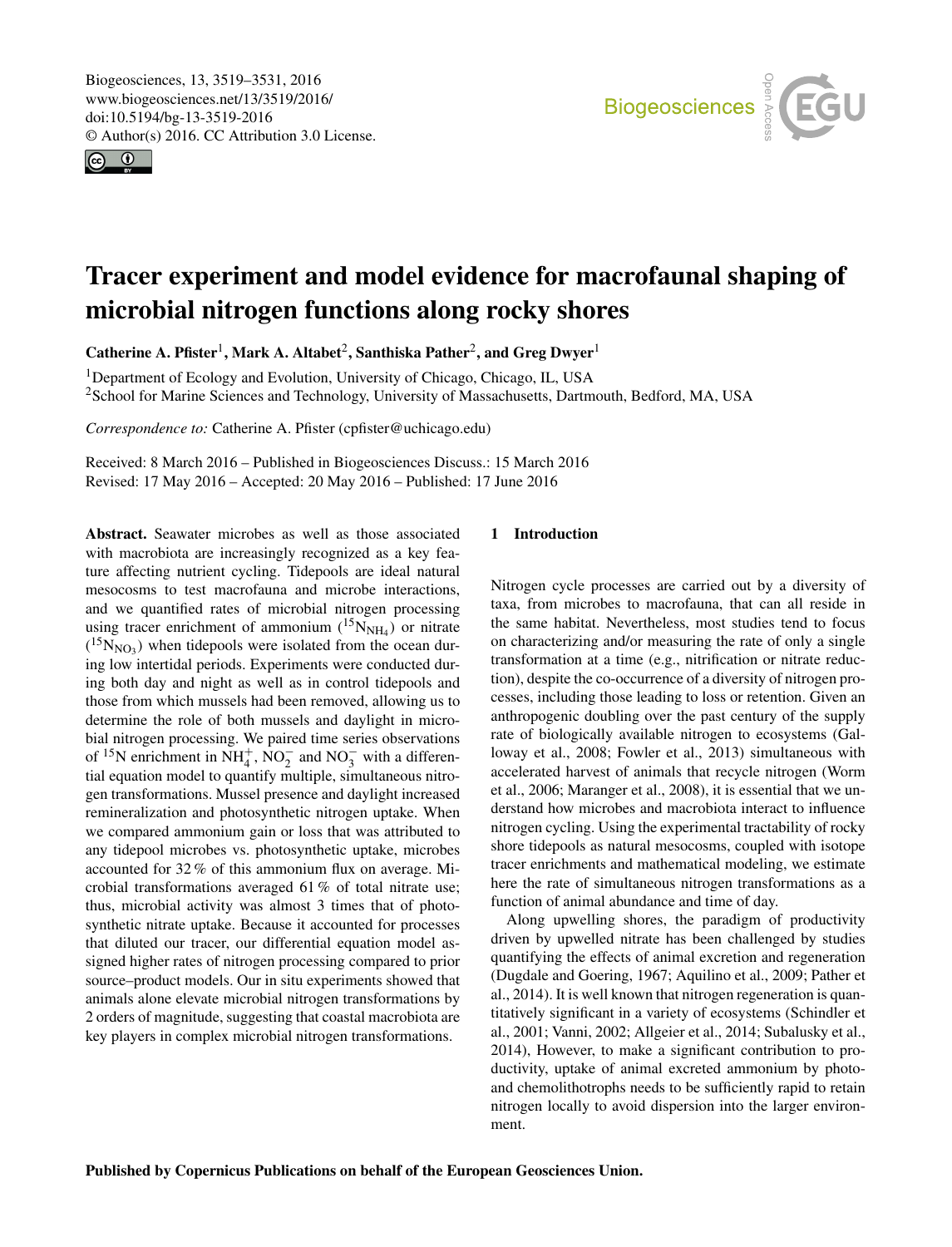Microbial nitrogen transformations are diverse, converting inorganic nitrogen among different biologically available  $(NH_4^+$ ,  $NO_2^-$  or  $NO_3^-$ ) or unavailable  $(N_2)$  forms. Accordingly, the relative importance of these pathways also influences the retention or loss of regenerated nitrogen. In coastal environments, there is increasing documentation that microbial nitrogen transformation (e.g., chemolithotrophs) is intimately associated with animals (Welsh and Castadelli, 2004; Pfister et al., 2010; Heisterkamp et al., 2013; Stief, 2013). Rapid use of animal-regenerated ammonium is likely oxidizing microbes by both obligate ammonia (e.g., Ward, 2008) as well as phototrophs that prefer it for energetic reasons (Magalhães et al., 2003; Zehr and Kudela, 2011). Accordingly, ammonium production by animals may be an important contributor to the productivity along rocky shores of the northeast Pacific that are part of the California Current Large Marine Ecosystem (CCLME).

There is parallel evidence that marine animals host diverse microbiomes (Pfister et al., 2010, 2014b; Miranda et al., 2013; Moulton et al., 2016) as well as stimulate phototrophs with excreted nitrogen (Taylor and Rees, 1998; Plaganyi and Branch, 2000; Bracken, 2004). Incubating seawater or sediment separate from the natural environment has provided controlled estimates of single nitrogen transformations (e.g., Yool et al., 2007). However, a principle challenge has been quantifying in situ the simultaneous nitrogen transformations that characterize natural communities. Animal species may host nitrogen-metabolizing microbes while phototrophs in the same environmental setting simultaneously compete for the animals' excreted ammonium. Light levels controlling phototroph ammonium uptake may thus mediate nitrogen transformations.

Stable isotope enrichment experiments are an established methodology for quantifying nitrogen processing in marine environments where the transfer of a tracer between source and product pools is measured over time (Glibert et al., 1982; Lipschultz, 2008). Typically, these assays are done on seawater or sediments (e.g., review by Beman et al., 2011), though there are some examples where an organism is assayed (e.g., Heisterkamp et al., 2013). One acknowledged challenge of these experiments is the simultaneous occurrence of multiple processes that can isotopically dilute the source pool. For example, in a  ${}^{15}NH_4$  tracer to estimate nitrification, the ammonium tracer could be diluted by the production of unlabeled  $NH<sub>4</sub><sup>+</sup>$  by remineralization or the microbial reduction of nitrite. Without accounting for isotope dilution, rates of transfer of  $NH<sub>4</sub><sup>+</sup>$  to other pools would accordingly be underestimated. To assess the importance of isotope dilution in our tidepool systems we compare rates of nitrogen transformation using two approaches: (1) using the previously used source–product model for a single transformation from a <sup>15</sup>N-enriched source to a single product which does not account for isotope dilution (as discussed in Glibert et al., 1982; Lipschultz, 2008) and (2) using a set of six differential equations for modeling six different, simultaneous nitrogen



Figure 1. A schematic of the nitrogen cycling model used in this study, where microbial processes include  $h$  as ammonium oxidation,  $y$  as nitrate reduction,  $r$  and  $x$  as nitrite reduction and oxidation, and  $u$  as uptake by phototrophs. These parameters are all first-order rate coefficients and instantaneous fluxes are the product of the parameter and its substrate concentration. Remineralization, m, is a fixed rate. All parameters are defined in Table 1.

processes which accounts for isotope dilution in all relevant pools as well as the passage of tracer into intermediate pools.

Here, we quantify the influence of a common coastal marine animal, the California mussel, on the overall magnitude of and the partitioning between simultaneous nitrogen transformations, using tidepools at low tide as experimental mesocosms. We use an experimental approach to test the possible interacting roles of this animal and light on the rates of nitrogen transformations that, in particular, influence net nitrogen retention. We manipulated the presence and absence of mussels and light in combination with stable isotope tracer addition to directly test their effects on nitrogen transformations. Microbial nitrogen transformations estimated from differential equation models were much higher than published rates for which rate estimates are treated singularly. We use the experiment and model together to test whether nitrogen transformations in the tidepools are elevated by mussels, inhibited by light or affected by other environmental variables. We also test for evidence of interactions between phototrophs and nitrogen-utilizing microbes.

#### 2 Methods

#### 2.1 A model for experimental data

The fates of three forms of inorganic nitrogen (ammonium, nitrite, nitrate) in an isolated tidepool include a variety of processes mediated by microbes and other intertidal inhabitants, and are illustrated in Fig. 1. For ammonium, increases in concentration (and dilution of an enriched tracer) can occur via excretion by animals and is represented by remineralization (m). Phototrophs, both prokaryotic and eukaryotic, can assimilate ammonium and nitrate leading to decreases in concentration, designated by uptake  $(u)$ . Microbial transformations include ammonium oxidation to nitrite  $(h)$ , nitrite oxidation to nitrate  $(x)$ , nitrate reduction to nitrite  $(y)$ and nitrite reduction to ammonium  $(r)$ . Remineralization,  $m$ , does not depend on any state variable, whereas the other parameters are first-order rate constants in which the rate is the product of the parameter and the appropriate concentration. Because they are the first steps toward denitrification (pro-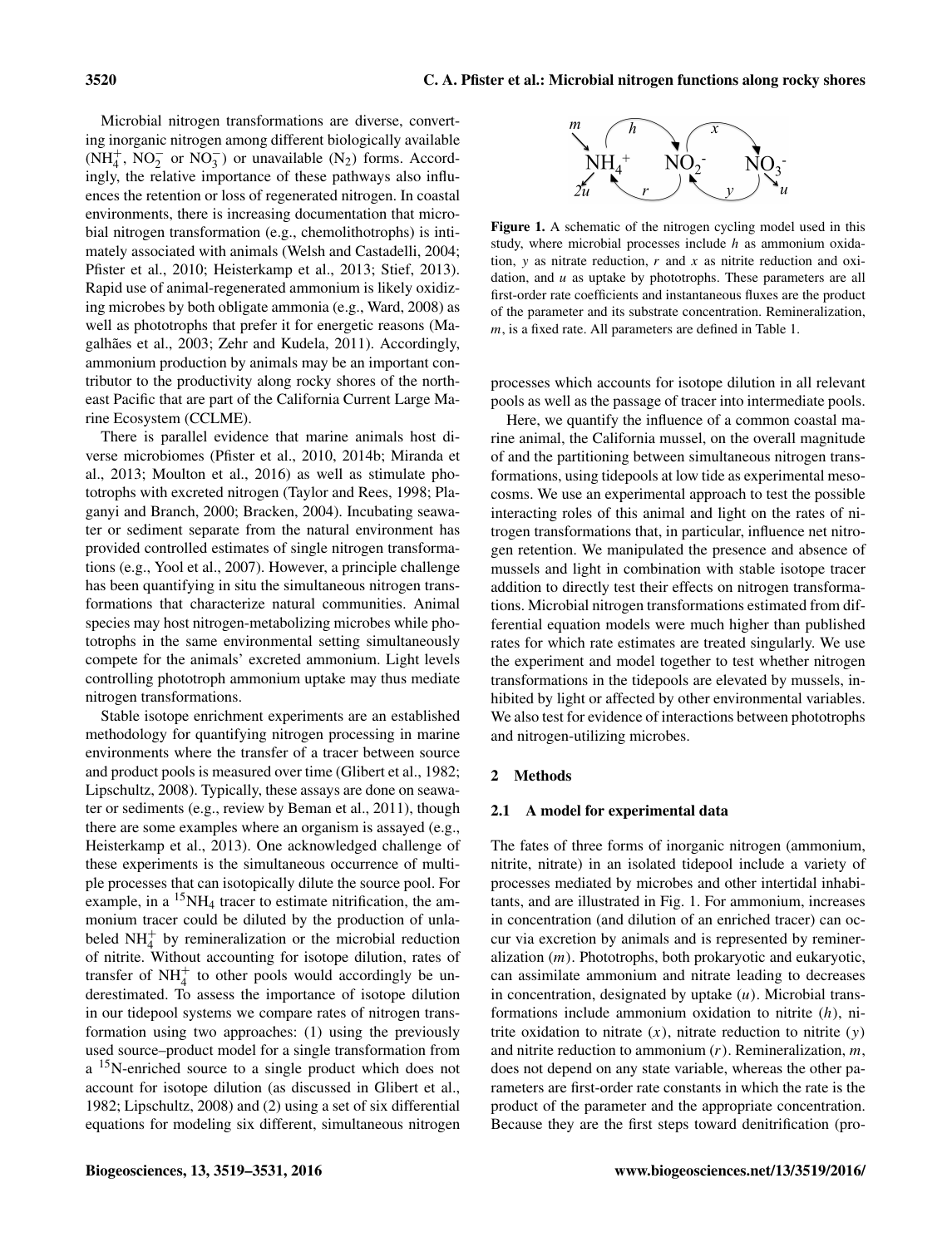#### C. A. Pfister et al.: Microbial nitrogen functions along rocky shores 3521

| Parameter         | Definition                                                                                                        | Method of estimation            |
|-------------------|-------------------------------------------------------------------------------------------------------------------|---------------------------------|
| $\delta^{15}$ N%o | $[(R_{\text{sample}} - R_{\text{atmN}_2})/R_{\text{atmN}_2}] \times 1000$ , where R is $^{15}$ N/ <sup>14</sup> N | Direct experimental measurement |
| A                 | Ammonium concentration (nmol $L^{-1}$ )                                                                           | Direct experimental measurement |
| Ni                | Nitrite concentration (nmol $L^{-1}$ )                                                                            | Direct experimental measurement |
| Na                | Nitrate concentration (nmol $L^{-1}$ )                                                                            | Direct experimental measurement |
| n15A              | $nmol L^{-1}$ of <sup>15</sup> NH <sub>4</sub>                                                                    | Direct experimental measurement |
| n15Ni             | nmol $L^{-1}$ of $15NO2$                                                                                          | Direct experimental measurement |
| n15Na             | nmol L <sup>-1</sup> of <sup>15</sup> NO <sub>3</sub>                                                             | Direct experimental measurement |
| $R_{\rm A}$       | Atom % ratio of <sup>15</sup> NH <sub>4</sub> or n15A/A $\times$ 100                                              | Direct experimental measurement |
| $R_{\rm Ni}$      | Atom % ratio of ${}^{15}NO_2$ or n15Ni/Ni $\times 100$                                                            | Direct experimental measurement |
| $R_{\rm Na}$      | Atom % ratio of ${}^{15}NO_3$ or n15Na/Na $\times$ 100                                                            | Direct experimental measurement |
| $\boldsymbol{m}$  | Remineralization rate $(h^{-1}L^{-1})$                                                                            | Estimated with ODE model        |
| $\boldsymbol{u}$  | Uptake rate coefficient $(h^{-1})$                                                                                | Estimated with ODE model        |
| h                 | Ammonium oxidation rate coefficient $(h^{-1})$                                                                    | Estimated with ODE model        |
| $\mathcal{X}$     | Nitrite oxidation rate coefficient $(h^{-1})$                                                                     | Estimated with ODE model        |
| r                 | Nitrite reduction rate coefficient $(h^{-1})$                                                                     | Estimated with ODE model        |
| у                 | Nitrate reduction rate coefficient $(h^{-1})$                                                                     | Estimated with ODE model        |

Table 1. A list of observed and modeled parameters used in this study.

duction of  $N_2$ ), both nitrite and nitrate reduction should be favored under low oxygen conditions. Denitrification, in its entirety, and anammox (which combines ammonium and nitrite to produce  $N_2$ ), are not explicitly modeled. Experiments to date that have utilized gas-tight chambers have not detected nitrogen loss via  $N_2$  gas production (unpublished data) and we thus assume that nitrate and nitrite reduction were incomplete with respect to  $N_2$  production and consistent with nitrogen retention in the system.

The traditional source–product model generally involves estimating an average rate from time  $0$  to time  $t$  (Lipschultz, 2008) and has the general form

rate = 
$$
(R_k(t) - R_k(0)) / [(R_s(0) - R_k(0)) \times \Delta t] \times [\bar{k}]),
$$
 (1)

where k is the sink or product at time t (or the average k) and  $s$  is the source. Average product concentration over the source of the experiment is  $\bar{k}$ , and R designates the atom %  $(^{15}N/(^{15}N + ^{14}N) \times 100)$  of either the source or product component at the beginning of the experiment (0) or the end  $(t)$ . Equation  $(1)$  can be used to estimate individual nitrogen transformation rates assuming little change in  $R_k$ . For example, ammonium oxidation to nitrite  $(h \text{ in Fig. 1})$  is estimated by adding  $15NH_4$  and monitoring the  $15N$  enrichment in nitrite. Nitrate reduction to nitrite (y) is estimated by adding  $15NO<sub>3</sub>$ , and monitoring the  $15N$  enrichment in nitrite.

A recognized shortcoming of Eq. (1) is that multiple simultaneous processes (e.g., Fig. 1) can change the concentration and isotopic composition of source and product nitrogen pools (Lipschultz, 2008). Resolving the influence of multiple, contemporaneous nitrogen transformations requires a new approach that accounts for their influence over time on the distribution of  $15N$  tracer. Pather et al. (2014) used an isotope dilution model (Glibert et al., 1982) that included simultaneous ammonium remineralization and uptake. Here, we extend that approach by constructing a differential equation model that includes all six simultaneous processes described above. We then fit our model to observed timedependent changes in the concentrations and isotopic composition of ammonium, nitrite and nitrate. Because microbial metabolisms  $(h, x, y, r)$ , phototroph uptake  $(u)$  and animal metabolism  $(m)$  should be occurring simultaneously, a major advantage of the differential equation model is that it estimates simultaneous multiple processes.

In our differential equation model (Fig. 1), three differential equations describe how the concentrations of ammonium [A], nitrite [Ni] and nitrate [Na] in nmol  $L^{-1}$  change with time as a function of the six nitrogen flux terms.

$$
\frac{d[A]}{dt} = m + r[Ni] - h[A] - 2u[A]
$$
 (2)

$$
\frac{d[Ni]}{dt} = h[A] + y[Na] - r[Ni] - x[Ni]
$$
\n(3)

$$
\frac{d[Na]}{dt} = x[Ni] - y[Na] - u[Na]
$$
\n(4)

Ammonium remineralization  $(m)$  is assumed to be a constant rate independent of ammonium concentration. However, the other fluxes are first-order dependent on source concentrations with  $h$ ,  $u$ ,  $r$ ,  $x$  and  $y$  as the rate constants for ammonium oxidation, phototroph uptake, nitrite reduction, nitrite oxidation and nitrate reduction, respectively. We also assumed that ammonium uptake  $(2u)$  was double that of nitrate uptake, a ratio reflecting the relative energetic ease of ammonium uptake by phototrophs (Thomas and Harrison, 1985; Dortch, 1990) and supported by measurements (Hurd et al., 2014). This 2 : 1 multiplier fit the data well across tidepool experiments (see below) and provided better fits than a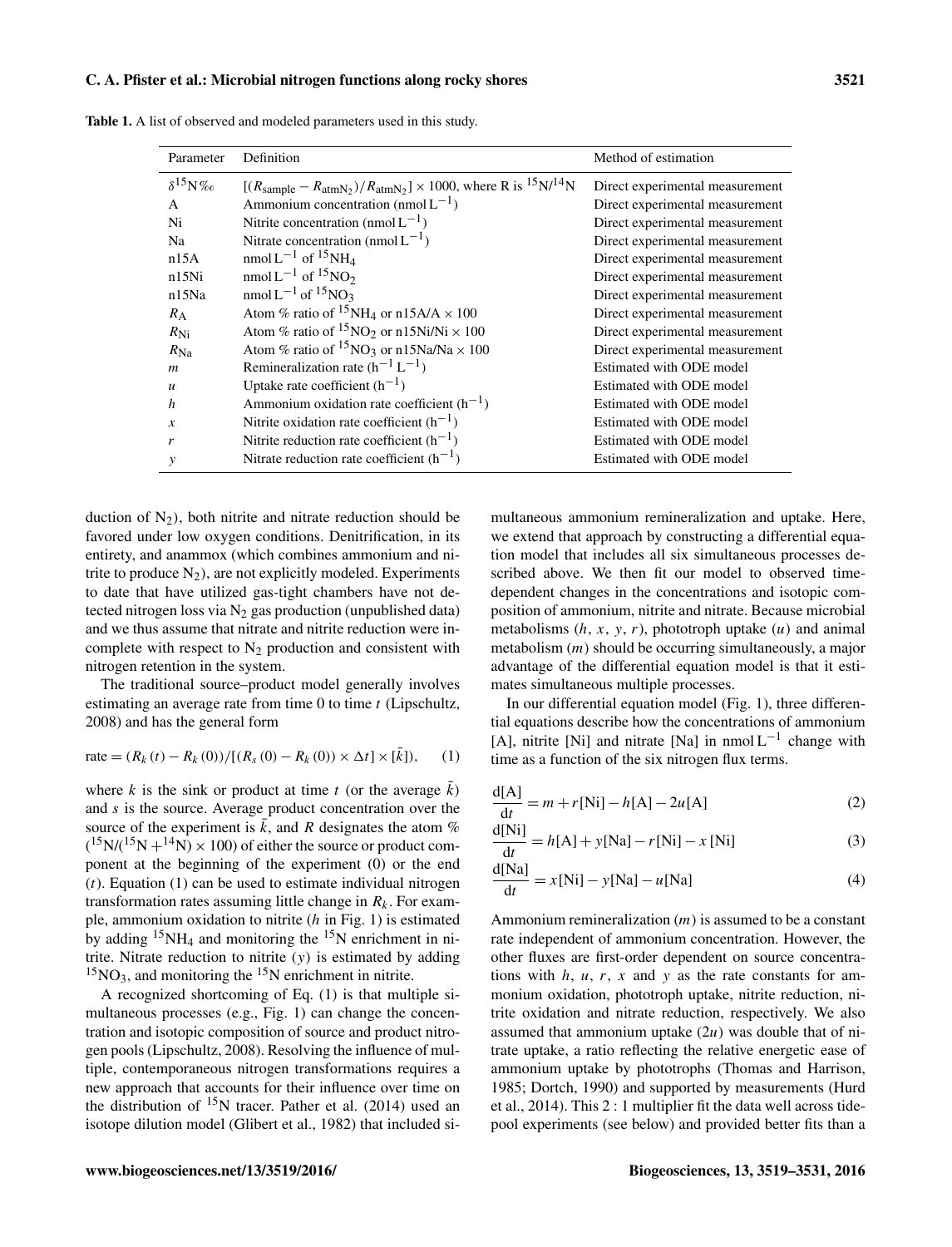higher or lower multiplier for ammonium-to-nitrate uptake. We note, however, that there are likely among-species differences in  $u$  and its multiplier for ammonium uptake that need further study in marine macroalgae. By using only  $u$  to represent both phototrophic ammonium and nitrate uptake, we avoided an increase in the number of parameters and we simplified our model fitting routine. Although we initially set  $u$  to 0 at night, we found that model fits were best when we let the model fit some phototrophic uptake at night, a phenomenon consistent with the observation that dark photosynthesis via carbon storage occurs in intertidal macroalgae (Kremer, 1981). We excluded the uptake term  $(u)$  from nitrite dynamics because nitrite is at much lower relative abundance compared with ammonium and nitrate and is not known as a preferred nitrogen source for phototrophs. Finally, we note that u could also include uptake by heterotrophic bacteria. Based on the results presented below, however, phototrophic uptake appeared to dominate the  $u$  term. Given that nitrate and nitrite reduction are favored only at low  $O<sub>2</sub>$  concentration, it might be presumed that reducing processes are insignificant. However, tidepools with their natural complement of animals and algae, sediment and small nooks and crannies likely have a high degree of spatial heterogeneity in oxygen and our results show significant rates of these processes.

Three equations model the time-varying concentrations (nmol<sup>15</sup>N L<sup>-1</sup>) of <sup>15</sup>N ammonium (n15A), nitrite (n15Ni) and nitrate (n15Na).  $15NH_4$  is diluted over time by remineralization  $(m)$  in the naturally occurring ratio of <sup>15</sup>NH<sub>4</sub> to  $14$ NH<sub>4</sub> of 0.00366. All other fluxes transfer  $15$ N from source to product in proportion to total nitrogen transfer:

 $\frac{d[n15A]}{dt} = m(0.00366) + r[n15Ni] - h[n15A] - 2u[n15A]$  (5) dt

$$
\frac{d[n15Ni]}{dt} = h[n15A] + y[n15Na] - r[n15Ni] - x[n15Ni] \tag{6}
$$

$$
\frac{d[n15Na]}{dt} = x[n15Ni] - y[n15Na] - u[n15Na]
$$
 (7)

All parameter definitions are summarized in Table 1. Although isotope fractionation is known to occur for these nitrogen transformations, their magnitude is small compared to experimental enrichment values (e.g., Granger et al., 2008, 2010; Casciotti, 2009; Swart et al., 2014). We thus assumed that fractionation was insignificant in the context of this experimental manipulation and that first-order reaction rate coefficients were equivalent for  $^{14}$ N and  $^{15}$ N containing forms of DIN.

We solved Eqs. (2–7) for the six parameters  $(m, u, h, x, r,$ y) simultaneously, by finding the best fits to the concentration and <sup>15</sup>N data for each experimental tidepool (see Sect. 2.3). We further leveraged this experimental approach by comparing results for experiments carried out during the day and at night, and in tidepools with and without mussels, generating multiple parameter estimates and analyzing how they varied with environmental variables. To do so, we conducted all four experimental variants in each tidepool over the course of 2 months (daytime  ${}^{15}NH_4$ , nighttime  ${}^{15}NH_4$ , daytime  ${}^{15}NO_3$ , nighttime  $15NO_3$ ) (see Methods below).

#### 2.2 Isotope enrichment experiments in tidepools

All isotope enrichment experiments were done in tidepools at Second Beach, a rocky north-facing bench 2 km east of Neah Bay, WA, USA  $(48°23' N, 124°40' W)$  within the Makah Tribal Reservation. The experimental methods were described in Pather et al. (2014), but are briefly reviewed here. Since 2002, California mussels (*Mytilus californianus*) have been removed from five tidepools while five others have remained as controls; in the year of this study, mussels were hand-removed (by cutting byssal threads) a month prior to the experiment to eliminate any biogeochemical signal of our presence. Besides this single perturbation, the pools have been left intact and contain a natural assemblage of macroalgae, microphytobenthos, surfgrasses *Phyllospadix scouleri* and *P. serrulatus* and macrofauna such as limpets, anemones and fishes; the tidepools were 1.2–1.5 m above mean lower low water (MLLW) (Pfister, 2007). The isolation of these tidepools for 5–6 h during the low tide excursions both during daylight and nighttime hours during the summer of 2010 made it ideal to use the tidepools as intact mesocosms and probe the nitrogen transformations in natural ecosystems. Here, we extend the analysis of Pather et al. (2014) by quantifying nitrogen cycling that is due to microbial transformations. We also augment their  $15N$  ammonium addition results with results for  $15N$  nitrate addition.

Four  $15N$  enrichment experiments within these two groups of tidepools provided a test of the fate of ammonium and nitrate, as a function of day and night hours (e.g., with and without photosynthesis) and the presence and absence of animals. The  $\delta$  notation is standard for expressing relatively low levels of  $15N$  enrichment as well as variations in natural abundance <sup>15</sup>N  $(\delta^{15}N\% \circ=[(R_{sample} - R_{atmN_2})/R_{atmN_2}] \times 1000)$ and is used here for expressing measured values. For model calculations,  $\delta^{15}N$  values were first converted to  $^{15}N/^{14}N$ ratios and then to the concentration of  $^{15}N$  by multiplying by the corresponding nutrient concentration. The four enrichment experiments included a target 1000‰ enrichment of either  $\delta^{15}NH_4$  (added as 0.05 M ammonium chloride, <sup>15</sup>NH<sub>4</sub>Cl) or  $\delta^{15}$ NO<sub>3</sub> (added as 0.05 M sodium nitrate,  $Na^{15}NO_3$ ), thus doubling either the <sup>15</sup>N-NH<sub>4</sub><sup>+</sup> or <sup>15</sup>N-NO<sub>3</sub><sup>-</sup> concentration during both a daytime low tide (25 June 2010 ∼ 07:15 to 12:45 and 27 June 2010 ∼ 07:30 to 13:00 h) and a nighttime low tide (∼ 20:00 to 01:45 h on 13–14 August 2010 and 21:50 to 04:00 h on 15–16 August 2010). Although only 2 days separated the daytime ammonium and nitrate experiments, high tide flushed these areas three times and our initial samples for the nitrate enrichment experiment corrected for any residual  $15N$ . A 6-week interval between daytime and nighttime experiments was necessary due to the timing of low tides in the region. Strong nighttime low tide ex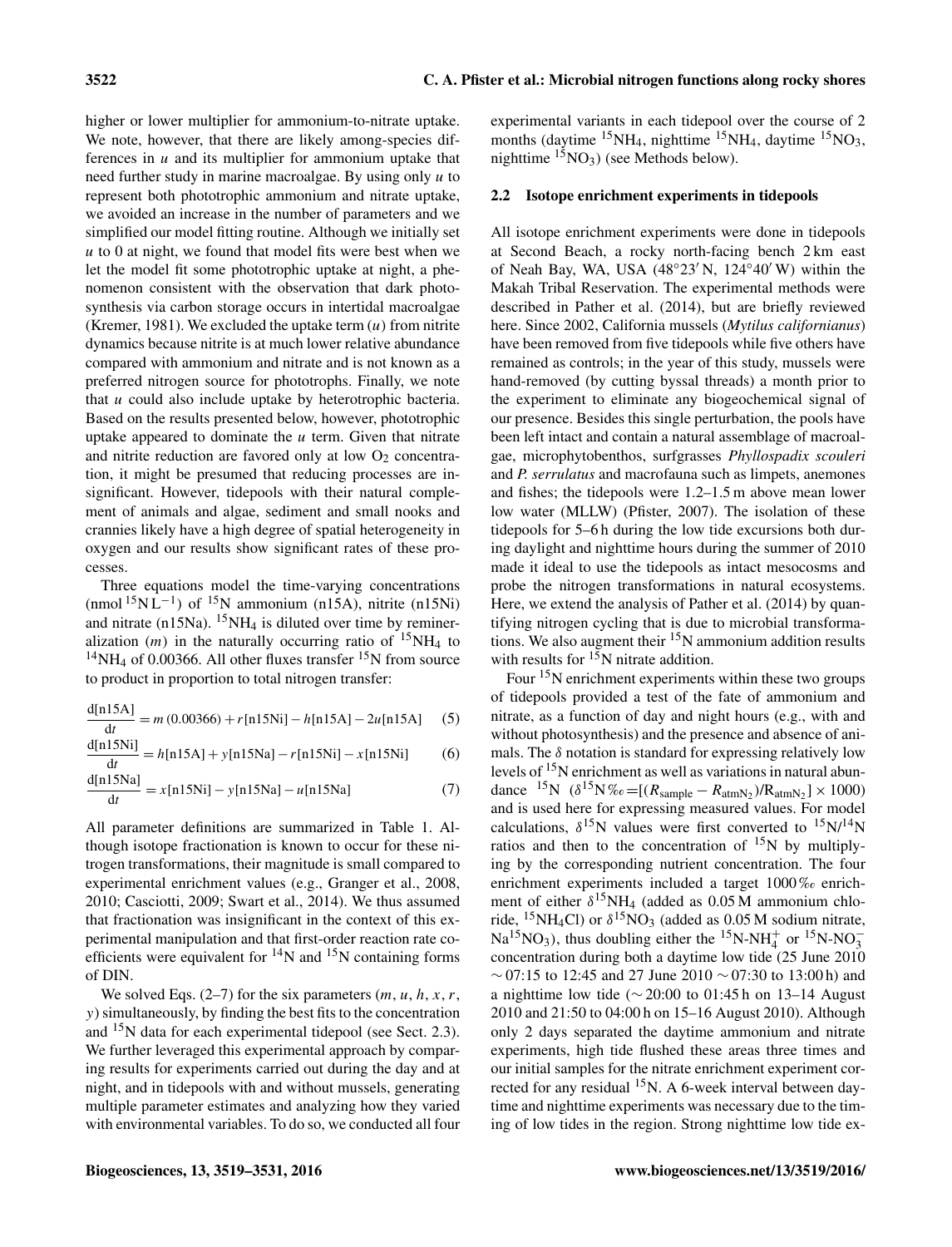cursions only occurred in August, while daytime spring tides are ideal in June. These two experimental time points showed similar starting tidepool seawater temperatures (11.4 in June vs. 11.3 ◦C in August) and similar DIN concentrations (20.0 and 23.1  $\mu$ mol L<sup>-1</sup>). Both ammonium and nitrate concentrations in tidepools are typically high  $(> 10 \,\mu\text{mol L}^{-1})$  minimizing any concentration-related effects from tracer addition. Tidepool volume had been estimated previously with addition of a known amount of blue food coloring (e.g., Pfister, 1995) and averaged 57.1 L with a range of 26.1–97.4 L. Deviations in our target of 1000 ‰ initial enrichment occurred due to natural variation in nutrient concentrations at the time of tracer addition, as well as error in tidepool volume estimates.

In all experiments, a water sample prior to tracer addition was collected to verify natural abundance isotope levels  $(T<sub>o</sub>)$ . After tracer solution was added and stirred, a sample of water was immediately taken to estimate actual initial enrichment (T<sub>1</sub>). A second sample was taken ∼ 2 h later (T<sub>2</sub>), followed by a final sample after  $\sim$  5 h (T<sub>3</sub>), resulting in three samples to estimate the time course of concentration and <sup>15</sup>N enrichment in NH<sup>+</sup><sub>4</sub>, NO<sub>2</sub><sup>-</sup> and NO<sub>3</sub><sup>-</sup> in tidepool water. Although it would have been ideal to have greater than four samples to precisely describe the time course of <sup>15</sup>N through time, this number represented a cost-effective number across 10 replicate tidepools and 4 experiments, and minimized investigator disturbance during the experiment. For each sample, we filtered  $\sim$  180 mL of tidepool water through a syringe filter (Whatman GF/F) into HDPE bottles, which we kept frozen until analysis. All nutrient concentrations were analyzed at the University of Washington Marine Chemistry Lab, while isotope determinations were done at University of Massachusetts, Dartmouth. Methodology for nutrient and isotopic composition was reported previously (Pather et al., 2014; Pfister et al., 2014a). Briefly, nitrogen stable isotopes of ammonium were measured according to a modified version of the NH<sup>4</sup> oxidation method detailed in Zhang et al.  $(2007)$ . NH<sub>4</sub> is oxidized to nitrite using a hypobromite solution and then reduced to  $N_2O$  using a sodium azide–acetic acid reagent before analysis on an IRMS (isotope ratio mass spectrometer). The stable isotope ratios of nitrate were measured by cadmium reduction to nitrite, followed by reaction with azide to  $N_2O$  (McIlvin and Altabet, 2005). Nighttime sampling was done using headlamps, and took only 2–5 min, resulting in negligible illumination near tidepools. Tidepool oxygen, pH and temperature (Hach HQ4D) were also collected at  $\sim$  2 h intervals throughout the experiment, and all tidepools had a HOBO temperature logger recording at 10 min intervals.

## 2.3 Fitting the differential equation model to data

Each tidepool experiment had three time points for nitrogen isotope composition and concentration, making it possible to fit our model to the data for each experiment. We solved our differential equations using the ODE function of R (in the de-Solve R package, Version 3.1.0, [www.r-project.org,](www.r-project.org) Soetaert et al., 2012). The fit of our model to the data was calculated with the modCost function of the FME package, which calculates the sum of the squared errors between the model and the data. We fit the model to the data using the modFit function that uses a Levenberg–Marquardt minimization algorithm (Soetaert et al., 2010). As we did this estimation for each experiment, not treatment averages, we were able to examine stoichiometric relationships between nitrogen fluxes maintained at the scale of individual tidepools. Although the fitting routine always converged, we further tested the robustness of the fitting routine in several ways. First, we randomly varied the initial values for the parameters 100 times, drawing initial values from uniform distributions that allowed the parameter estimates to vary over several orders of magnitude (between 0 and 10). Because the  $m$  parameter was not first order and logically could be large, it ranged from 0 to  $10^6$ . In all cases, the sum of squares of at least the best 10 parameter sets were within  $10^{-3}$  (or less than 1–3 % different), strongly suggesting that our fitting routine found the best parameter sets. As a second test of the model, we calculated net production or loss of  $^{15}N$  by comparing the resulting total moles of <sup>15</sup>N from the observed values in each tidepool at the end of each experiment to the corresponding best-fit parameter estimates.

Finally, we compared our differential equation model with the source–product model shown in Eq. (1). Because our tracer experiments had three time points  $(T_1, T_2, T_3)$ , we used the interval from  $T_1$  to  $T_2$  to estimate the first paths for the transfer of tracer via oxidation or reduction  $(h$  and  $y)$  and the interval from  $T_2$  to  $T_3$  to estimate the second oxidation or reduction process  $(x \text{ and } r)$ . In this way, there was time for the tracer to become incorporated into nitrite before we estimated the transformation rates of nitrite oxidation  $(x)$  in the case of enriched ammonium addition, or reduction  $(r)$  in the case of enriched nitrate addition. Focusing our source–sink estimation on these intervals allowed us to produce the most accurate rate estimates from the source–sink model.

We measured multiple responses in our experimental manipulation. We analyzed all responses with a linear mixed effects model using tidepool as a random effect and testing for a statistical interaction between mussel presence and light (R, [www.r-project.org\)](www.r-project.org).

#### 3 Results

#### 3.1 Isotope patterns in experiments

After approximately 5–6 h of isolation at low tide, results were dependent on both the presence of mussels and the availability of sunlight (Fig. 2, Table 2). Ammonium concentration was overall greater with mussels and during the day, and oxygen, temperature and pH all tended to be greater during the day. Tidepool pH was lower at night ( $p < 0.05$ ) and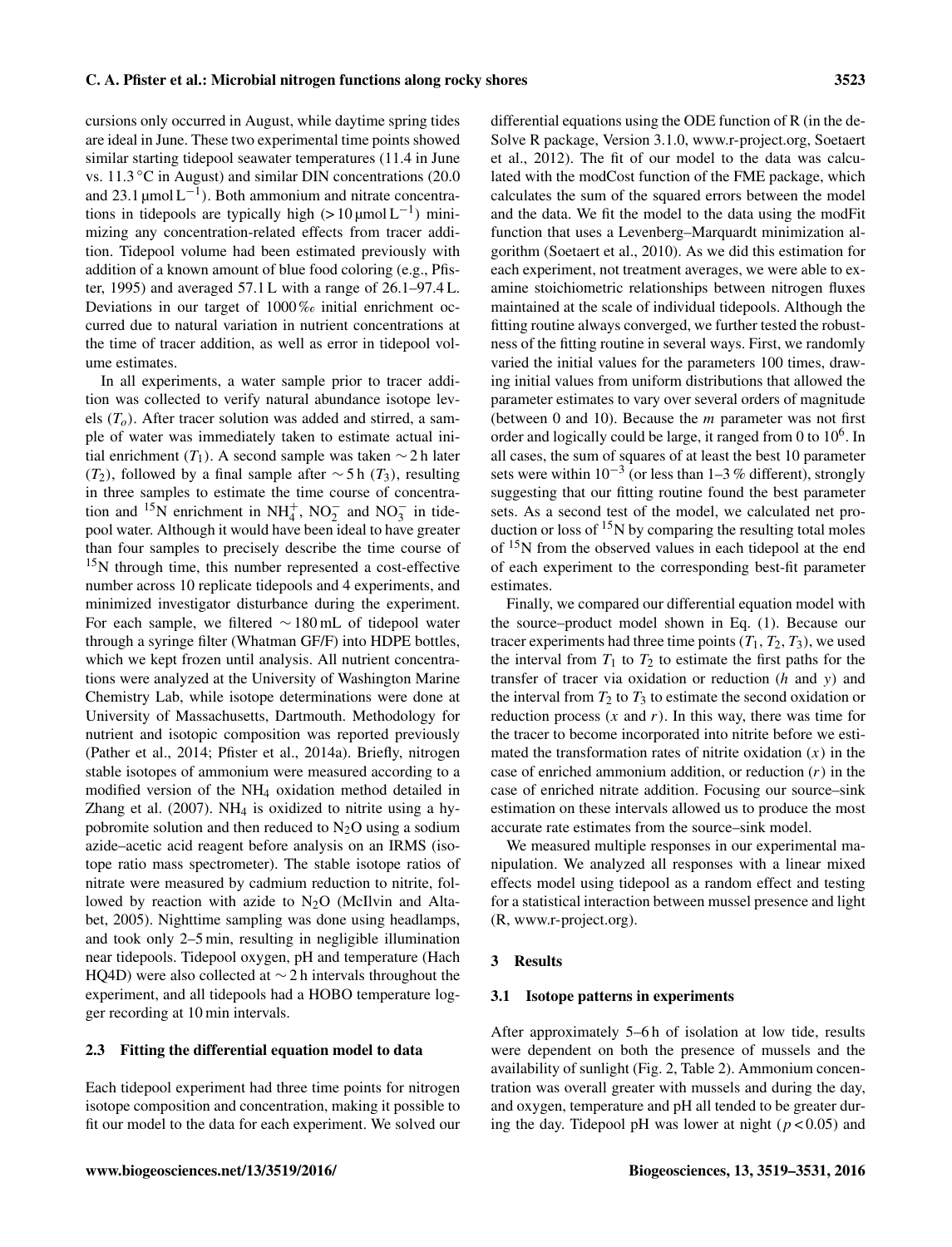

Figure 2. The ending measured concentrations (in µM) for ammonium, nitrite and nitrate and the ending seawater temperature (°C), percent oxygen and pH in all experimental tidepools used for the linear mixed effects model results in Table 2. The right three panels are rates  $(\text{mmol L}^{-1} h^{-1})$  estimated from the ODE model (Eqs. 2–7), including the estimated rate of remineralization  $(m)$  and ammonium and nitrate uptake rates in experimental tidepools. The dark horizontal line is the median, the box encompasses 50 % of the data and the unfilled circles are outliers. The positive effect of mussels (shaded bars) on these three rates was greatest during the day. Linear mixed effects model results are in Table 4.

Table 2. A statistical summary of the role of mussels and day vs. night on resulting seawater chemistry and temperature immediately prior to tidepool re-inundation. We used linear mixed effects models with tidepool as a random effect and log-transformed estimates for nutrient concentration; t values are given;  $a = 0.10 > p > 0.05$ ,  $* p < 0.05$ ,  $* p < 0.001$ . The number of observations was 40.

|               | Mussels            | Time of day | Mussels*<br>Time of day |
|---------------|--------------------|-------------|-------------------------|
| $[NH4+]$      | $3.076*$           | $4.225**$   | 0.841                   |
| $[NO2$ ]      | $2.421*$           | 0.232       | $2.327*$                |
| $[NO_3^-]$    | $1.865^{\rm a}$    | 0.327       | 1.086                   |
| Percent $O_2$ | $2.727*$           | $6.913**$   | $2.045^{\rm a}$         |
| Temperature   | 0.784              | $9.254**$   | 0.950                   |
| pH            | 2.223 <sup>a</sup> | 3.716*      | 1.613                   |

possibly lower with mussels  $(0.10 < p < 0.05)$ . The dynamics of  $\delta^{15}N_{NH_4}$ ,  $\delta^{15}N_{NO_2}$  and  $\delta^{15}N_{NO_3}$  over the course of the experiment revealed transfer of the tracer isotope and thus the action of microbial nitrogen transformations. When  $15$ N- $NH_4^+$  was added, enrichment in  $\delta^{15}N_{NO_2}$  and  $\delta^{15}N_{NO_3}$  was seen, though the presence of mussels diluted the  $\delta^{15}$ N<sub>NH4</sub> signal. Similarly, enrichment in  $\delta^{15}N_{NH_4}$  and  $\delta^{15}N_{NO_2}$  followed the addition of <sup>15</sup>N-NO<sub>3</sub><sup> $\overline{15}$ </sup>(Fig. S1 in the Supplement).

## 3.2 The differential equation model estimates nitrogen transformation rates

The advantage of using our tidepool experiments is that they contain the full range of actual biological components and environmental fluctuations; but as they vary in the composition of these components they also show individual differences. We thus fit the model to each tidepool individually, rather than a mean value, allowing any influences due to environmental differences to be incorporated into parameter estimates. ODE model predictions were generally highly concordant with the observed nutrient and isotope data measured for each tidepool experiment (Fig. 3). Our estimates of  $u$  assumed that phototrophic ammonium uptake was twice that of nitrate uptake, an assumption that generally fit the observed data well (Fig. S2 in the Supplement). In addition to providing a good visual fit to the data for each tidepool (Fig. 3), the estimated parameters predicted well the total amount of  $\rm^{15}N$ measured at the end of the experiment (Fig. 4). Individual results deviated by as much as  $+20$  nmol L<sup>-1</sup>, but the estimated and measured quantities were very similar and indicated the model showed no bias toward producing or consuming <sup>15</sup>N (Fig. 3). The mean  $15N$  was 122.3 nmol total in the ammonium enrichment experiments and 158.6 total in the nitrate enrichment experiments, indicating that deviations were relatively modest  $($ < 16 %), especially given the multiple sources of variability in collecting and analyzing tidepool seawater.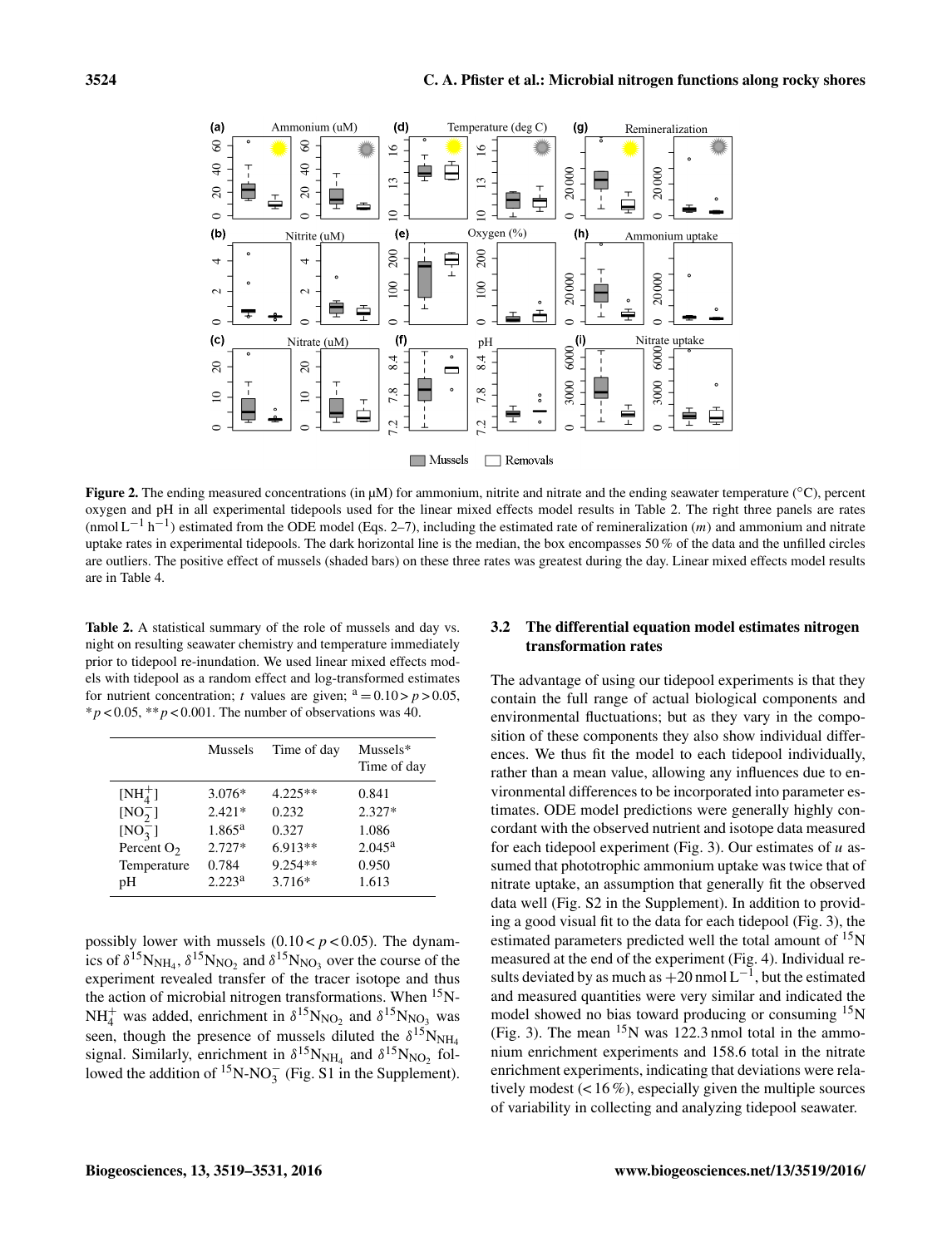

Time in h

Figure 3. ODE modeled  $^{15}N$  fits to the data for six representative tidepools in all four enrichment experiments. The ODE model was fit individually to each tidepool, designated with unique colors and symbols. Measurements are shown with symbols, while model fits at each time point are designated with lines; filled symbols with solid lines are three separate tidepools with mussels, while open symbols with dashed lines are three tidepools where mussels were removed. The lines thus represent the differential equation model (Eqs. 2–7) fit based on the modCost function using sum of squares. The symbols are the measured values (in nmol <sup>15</sup>NL<sup>-1</sup>) for the corresponding tidepool at each time point; note difference in axes for nitrite. Note that although tidepools differed greatly in their nutrient dynamics, the model fits are generally close to the measured value.

# 3.3 The significant effect of mussels and light on nitrogen processing

The rates of ammonium remineralization in tidepools that we estimated with our ODE model were greatest during the day when mussels were present, as was the uptake of ammonium (Fig. 2). In turn, all nitrogen metabolisms showed the greatest rates in the presence of mussels (Fig. 5, Table 3, Table 4). Further, all nitrogen transformations were greatest during the day with the exception of nitrate reduction. For ammonium and nitrite oxidation  $(hA \text{ and } xNi)$ , rates increased an order of magnitude in the presence of mussels and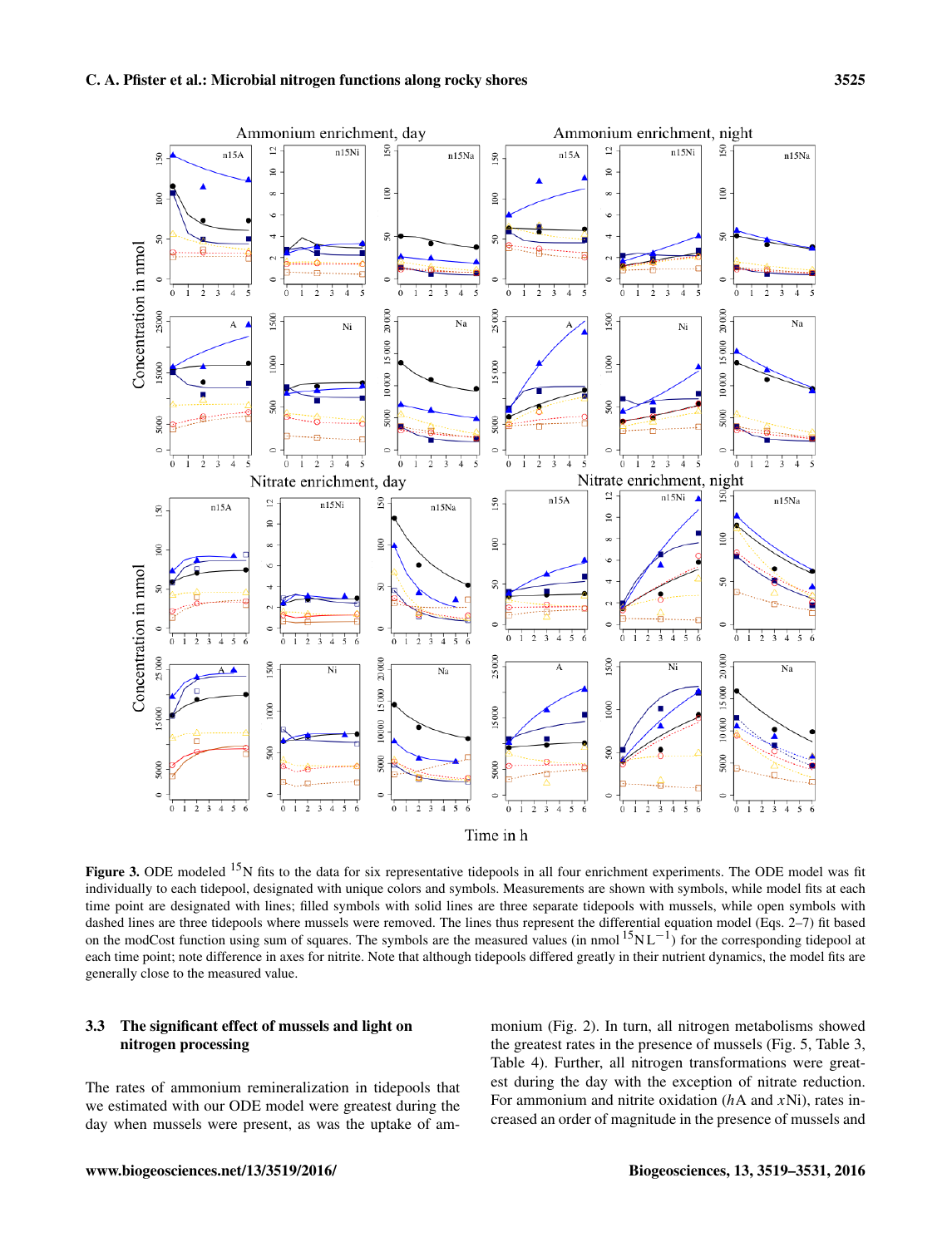

**Figure 4.** The relationship between the predicted total  $15<sup>N</sup>$  (in  $nmol L^{-1}$ ) (by the ODE model) and observed quantity of total <sup>15</sup>N (in nmol L<sup>-1</sup>) at the end of each of the <sup>15</sup>NH<sub>4</sub> and <sup>15</sup>NO<sub>3</sub> tracer experiments. The 1 : 1 line is shown and indicates that the model did not, on average, lead to an artificial production or loss of  $\rm ^{15}N$ and thus provided a reasonable fit to overall  $15N$  dynamics. Each estimate is per tidepool and filled symbols are night, while unfilled symbols are day.

during the day. As with all the microbial transformations, nitrogen uptake attributed to all photosynthesizing species, from microalgae to macroalgae and seagrasses, was greatest with mussels and also during the day. When we tallied the percentage of ammonium flux due to microbes (nitrifi $cation + nitrite reduction)$  relative to all the ammonium flux per tidepool  $((h\overline{A}+r\overline{Ni})/(h\overline{A}+r\overline{Ni}+2u)$ , Table 3), we found that microbial ammonium flux accounted for 32 % of all ammonium flux when mussels were present and it was daylight. Similarly, microbial nitrate flux was 61.4 % of all nitrate flux. Although inorganic nitrogen concentrations were always greater with mussels (Fig. 2), the rates of nitrogen transformations we estimated were greatly affected by time of day and mussels (Figs. 2 and 5, statistical summary in Table 4).

## 3.4 Comparing the ODE model to single rate, source–sink models

All rates of nitrogen transformation during the day and with mussels estimated with our differential equation model (Eqs. 2–7) were greater than those estimated by the traditional source–product model (Fig. 5, Table 4). The ODE model always produced an estimate of the ammonium oxidation rate far greater than that of the source–product model, particularly during the day. The ammonium oxidation rate estimated with our differential equation model was uncorrelated with the estimates from the source–product model (Spearman's  $r = 0.004$ , Table 4). Overall, there was little concordance between microbial nitrogen transformations es-

Table 3. A summary of all estimated rates by treatment in the ODE model (Eqs. 2–7). Means and (se) are shown with  $n = 10$  per treatment. The contribution of microbial transformations to overall ammonium and nitrate fluxes was quantified as the percentage that microbial activity (NH<sup>+</sup> oxidation, NO<sub>3</sub> reduction, NO<sub>2</sub> oxidation and reduction) contributed to all nitrogen uptake, including nitrogen uptake of phototrophs  $(u)$ .

| Rates (nmol $L^{-1}$ h <sup>-1</sup> ) | Mussels |        | No mussels |                |
|----------------------------------------|---------|--------|------------|----------------|
|                                        | Day     | Night  | Day        | Night          |
| Ammonium oxidation $(hA)$              | 11695   | 490    | 1435       | 161            |
|                                        | (5945)  | (262)  | (572)      | (145)          |
| Nitrite oxidation $(xNi)$              | 6980    | 1904   | 867        | 148            |
|                                        | (2433)  | (1173) | (267)      | (140)          |
| Nitrate reduction $(yNa)$              | 4548    | 2261   | 435        | 34             |
|                                        | (2098)  | (1284) | (197)      | (12)           |
| Nitrite reduction $(rNi)$              | 9170    | 298    | 1228       | $\overline{c}$ |
|                                        | (5281)  | (286)  | (649)      | (2)            |
| Remineralization $(m)$                 | 25079   | 7082   | 6471       | 3017           |
|                                        | (4554)  | (3229) | (1308)     | (868)          |
| Ammonium uptake $(2uA)$                | 20414   | 5279   | 4904       | 2405           |
|                                        | (4103)  | (2676) | (1131)     | (618)          |
| Nitrate uptake $(uNa)$                 | 3206    | 1465   | 1064       | 1140           |
|                                        | (530)   | (585)  | (159)      | (324)          |
| $%$ Ammonium flux due to               | 32      | 12     | 22         | 3              |
| microbial activity (of total)          | (13)    | (10)   | (9)        | (2)            |
| % Nitrate flux due to                  | 61      | 30     | 39         | 8              |
| microbial activity (of total)          | (9)     | (18)   | (14)       | (4)            |

timated with the ODE model and the source–product model, as the ODE model frequently estimated higher rates (Fig. 5, Table 3).

## 3.5 Inferences about the relationships among nitrogen processes

Parameter estimates from our model allowed us to assess the potential interaction among nitrogen processes. We tested how model estimates of photosynthetic vs. microbial chemolithotrophic nitrogen use were related. If competition for ammonium occurs, then ammonium oxidation (h) could be negatively related to phototrophic ammonium uptake  $(2u)$ . To avoid correlating parameters estimated simultaneously from the same model fitting attempt, we correlated ammonium oxidation ( $hA$ ) from the <sup>15</sup>NH<sub>4</sub> enrichment with the uptake  $(u)$  from the <sup>15</sup>NO<sub>3</sub> experiments (and vice versa) and did not find a significant relationship in either case  $(r = 0.320, p = 0.169$  and  $r = 0.297, p = 0.200$ . The significant and positive relationship between ammonium oxidation  $(hA)$  and remineralization  $(m)$  estimated from our differential equation model (0.656,  $p < 0.001$ ) could be biologically driven. However, there are numerous reasons for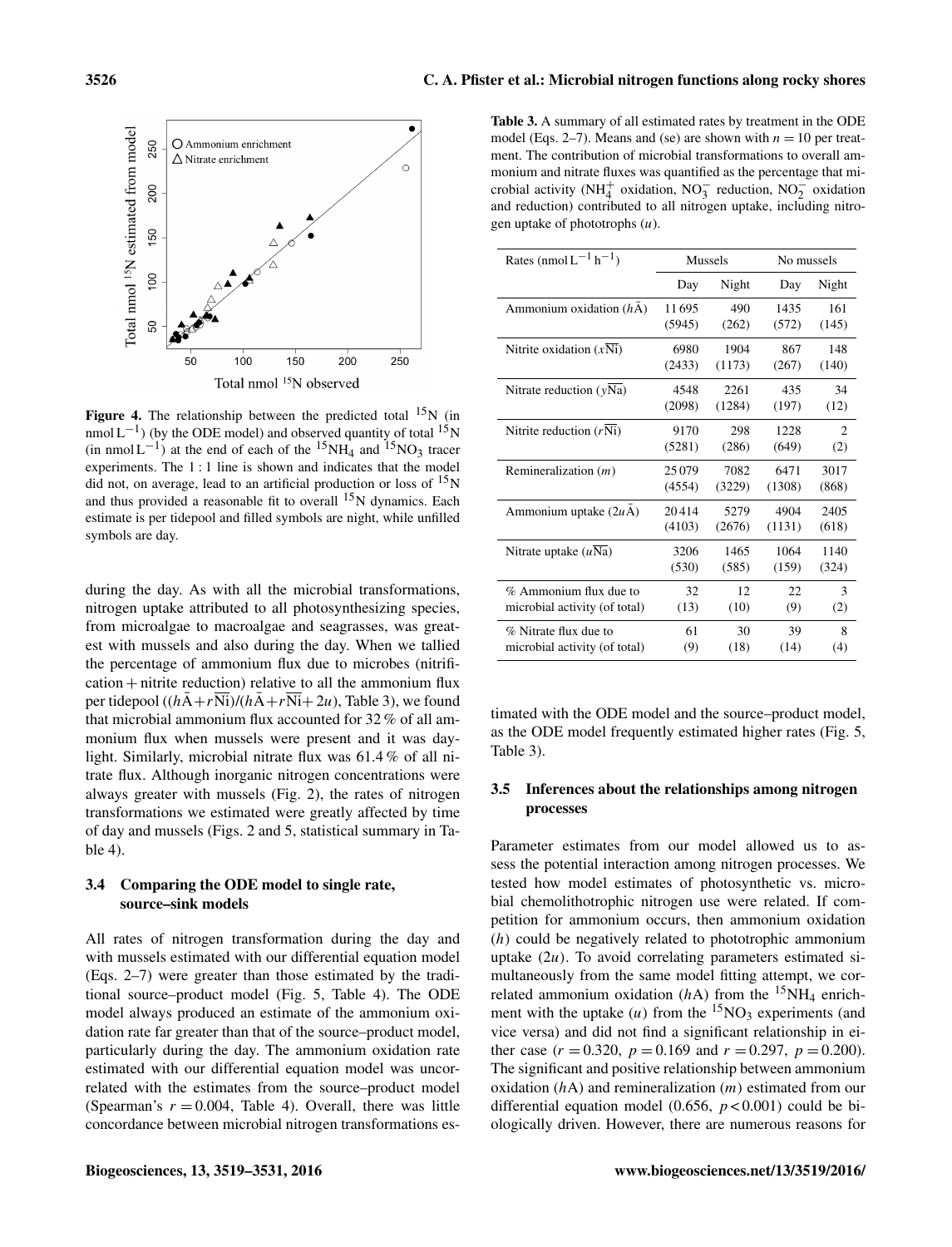

Figure 5. The estimated rates (nmol  $L^{-1}$  h<sup>-1</sup>) of microbial nitrogen transformations based on the ODE model in the left panel (Eqs. 2–7) and the source–product model (Eq. (1); e.g., Lipschultz, 2008) with blue shading on the right. (a) Ammonium oxidation ( $h\bar{A}$ ), (b) nitrite oxidation  $(x\overline{Ni})$ , (c) nitrate reduction  $(y\overline{Na})$ , (d) nitrite reduction  $(r\overline{Ni})$ . Note differences in axes; the differential equation model rates are shown at 4 times the scale of the source–sink model. All other legend elements are as in Fig. 2.

Table 4. A statistical summary of the role of mussels, day vs. night and their interaction on the rates of nitrogen transformations (in nmol L<sup>-1</sup> h<sup>-1</sup>) estimated in both our ODE models and the traditional source–product models. Linear mixed effects models using tidepool as a random effect were used on log-transformed or square-root-transformed estimates from Eq.  $(2-7)$ ; t values are given;  $a = 0.10 > p > 0.05$ ,  $p < 0.05$ ,  $* p < 0.001$ . The correlation between coefficients estimated from each method is shown in the last column; no coefficients were significant. There were 40 observations for the ODE model and 20 for the source–sink model.

|                           | ODE model estimates |                | Source–product model            |          |                    | Corr                            |          |
|---------------------------|---------------------|----------------|---------------------------------|----------|--------------------|---------------------------------|----------|
| Rate                      | Mussels             | Time of<br>day | Mussels $\times$<br>Time of day | Mussels  | Time of day        | Mussels $\times$<br>Time of day |          |
| Ammonium oxidation $(hA)$ | $3.131*$            | $4.168**$      | $2.025*$                        | 2.568*   | 1.970 <sup>a</sup> | 2.080 <sup>a</sup>              | 0.004    |
| Nitrite oxidation $(xNi)$ | $2.709*$            | $5.054**$      | $2.232*$                        | 1.278    | 0.364              | 0.935                           | $-0.216$ |
| Nitrate reduction $(vNa)$ | $2.725*$            | 1.205          | 0.774                           | 0.761    | $4.103*$           | 1.657                           | $-0.021$ |
| Nitrite reduction $(rNi)$ | 2.032 <sup>a</sup>  | $2.907*$       | 1.209                           | $2.561*$ | $3.365*$           | 1.172                           | $-0.010$ |
| Remineralization $(m)$    | $4.139*$            | $5.676**$      | $2.722*$                        |          |                    |                                 |          |
| Ammonium uptake $(2uA)$   | $4.183*$            | 5.478**        | $2.853*$                        |          |                    |                                 |          |
| Nitrate uptake $(uNa)$    | $3.336*$            | $3.323*$       | $2.307*$                        |          |                    |                                 |          |

underlying relationships between model parameters. As further evidence that there is an underlying statistical correlation between ammonium oxidation and remineralization, we note that ammonium oxidation in our ODE model was also positively related to animal remineralization estimated independently, using the simple isotope dilution model from Pather et al. (2014) ( $r = 0.687$ ,  $p < 0.001$ ). The positive relationship was unaffected by day or night, indicating no enhancement of ammonium oxidation when photosynthetic ammonium uptake was minimized.

Finally, we found few correlations between nitrogen transformation rates and oxygen, temperature and pH in tide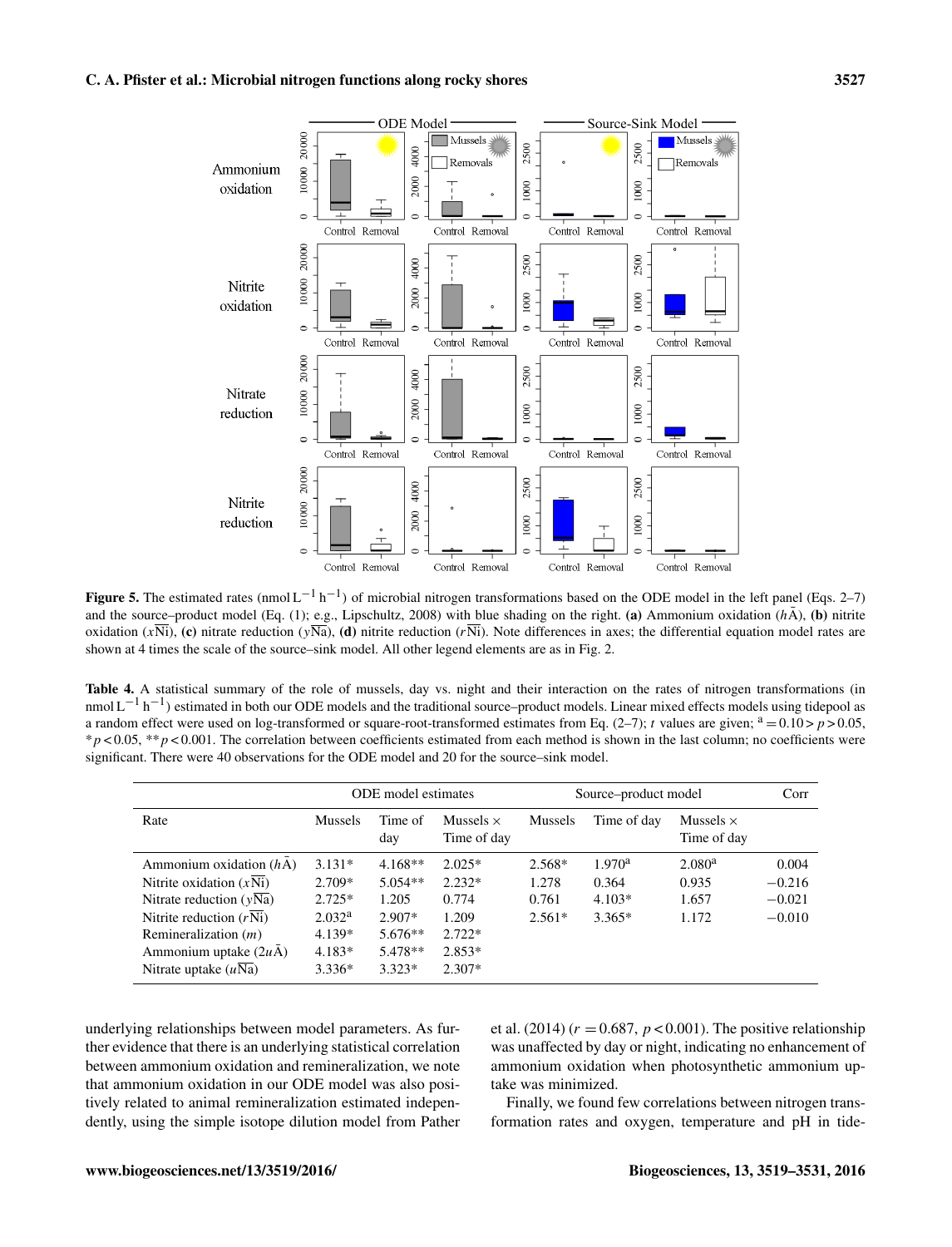pools at the end of the low tide period. Only remineralization and nitrogen uptake rates show a positive correlation with higher temperatures ( $r = 0.423$ ,  $p = 0.009$  and  $r = 0.432$ ,  $p = 0.008$ , respectively), primarily eukaryotic metabolic processes that increased with temperature.

# 4 Discussion

# 4.1 Animal and microbial contributions to nitrogen transformations

The remineralization of ammonium, oxidation and reduction of inorganic nitrogen, and the uptake of ammonium and nitrate were all greater in tidepools with mussels vs. those where mussels were removed. Mean nitrate flux due to microbial processing (the sum of microbial nitrate transformations in Table 3) ranged from 8 to 61 % of the total nitrate uptake attributed to both microbes and phototrophs, with the highest values when mussels were present and it was daylight. Microbial processing accounted for an average 32 % of the total ammonium flux with mussels and daylight. Processing of both nitrate and ammonium by microbial chemolithotrophs was thus significant in this rocky shore environment, and especially so when mussels were present. Previous analysis of ammonium uptake in this system indicated that suspended particles (e.g., phytoplankton) in tidepool seawater account for a negligible amount of ammonium uptake (only 1–3 nmol  $L^{-1}$  h<sup>-1</sup>) and microbial activity in tidepool seawater was an order of magnitude less than benthic microbial activity (Pather et al., 2014). Additionally, benthic algae uptake rates (estimated at  $\sim$  5 × 10<sup>-4</sup> h<sup>-1</sup>, Pather et al., 2014) likely dominate the parameter  $u$ , though the biomass specific uptake rates for the algae in our tidepools are unknown because we would have had to destructively sample all algae to estimate this. However, published rates of ammonium uptake in red algae ranged from 15 900 to 62 000 nmol h−<sup>1</sup> for every gram of algal dry weight, while those for nitrate are 9700–28500 (Hurd et al., 2014). Thus, several individual algae could account for the uptake of nitrogen that is not microbial, and our estimates of uptake using the  $u$  parameter in the model are consistent with literature values (Table 3). In total, our enrichment experiments indicate that microbial transformations can be as great as and even exceed the contributions of phototrophs to nitrogen dynamics. Further, the microbial activity related to nitrogen cycling is primarily in association with benthic animals and phototrophs.

Previous genomic analyses showed that inert substrates (e.g., rocks) in tidepools with mussels host a nearly identical microbial community to those in tidepools without mussels (Pfister et al., 2014b), while mussel shells themselves host a rich diversity of nitrogen-metabolizing microbial taxa (Pfister et al., 2010). Combined with the nitrogen processing rates we quantified here, these studies suggest that California mussels are loci for the microbial processing of nitrogen. Marine invertebrates acting as hosts for significant nitrogen processing is further supported by work with snails and other bivalves, which are demonstrated sites of nitrogen transformations including ammonium oxidation (Welsh and Castadelli, 2004; Stief et al., 2013; Heisterkamp et al., 2013).  $N_2O$ production is also suggested for sediment-dwelling bivalves (Heisterkamp et al., 2013) and those in sealed chambers (Stief et al., 2009). Evidence for bivalves as hotspots for nutrient dynamics also includes species in river and stream environments (Atkinson and Vaughn, 2015). Mussels on rocky shores can average very high densities of 4661 individuals per m<sup>2</sup> (Suchanek, 1979), suggesting that ammonium concentrations above mussels should be in millimole concentrations (Pfister et al., 2010). The observation of concentrations much lower than millimole quantities directly over mussel beds (Aquilino et al., 2009) and in tidepools (this study) suggests multiple N processing pathways as observed here.

# 4.2 Microbes contribute to nitrogen retention

In high-energy coastal environments, animal-regenerated ammonium could be advected by waves and currents rather than retained. Because the rates we quantified are rapid, and because tidepool habitats are high flow refugia, net retention of inorganic nitrogen in nearshore areas can result, and is a phenomenon that is likely to enhance local primary production. Over a diel cycle, both ammonium and nitrite oxidation and nitrate and nitrite reduction occurred, and all are processes that retain dissolved and biologically available nitrogen. Although we did not follow our tracer into all tidepool species, previous analyses showed it was readily incorporated into tidepool algae (Pather et al., 2014). Nitrogen loss processes were not quantified, though other experiments with gas-tight chambers indicated no loss of nitrogen via enriched N<sup>2</sup> gas (Pfister and Altabet, unpublished data). Additionally, if the loss of the  $15N$  signal was occurring due to anammox or denitrification completed to nitrogen gas, then our models would have systematically estimated a loss of  ${}^{15}N$ , a result not supported by our analyses (Fig. 4). Further, phototrophic uptake of <sup>15</sup>N was the only other term in the model for nitrogen loss. Our model predictions for uptake not only were robust in both day and night experiments (Fig. 4) but the uptake rates were highly consistent with measured uptake rates of marine algae (see Sect. 4.1 above). We recognize, however, that nitrogen loss processes via the production of the greenhouse gas nitrous oxide is suggested in association with other animal species (Heisterkamp et al., 2013). Though the return of nitrogen gas to the atmosphere is a significant feature of low oxygen in open ocean areas (Ward, 2013), there was no evidence for it here. In this study, and in the analysis of naturally occurring nitrogen isotopes (Pfister et al., 2014a), nitrogen retention is instead suggested in high-energy coastal areas, though the generality of this finding deserves further study.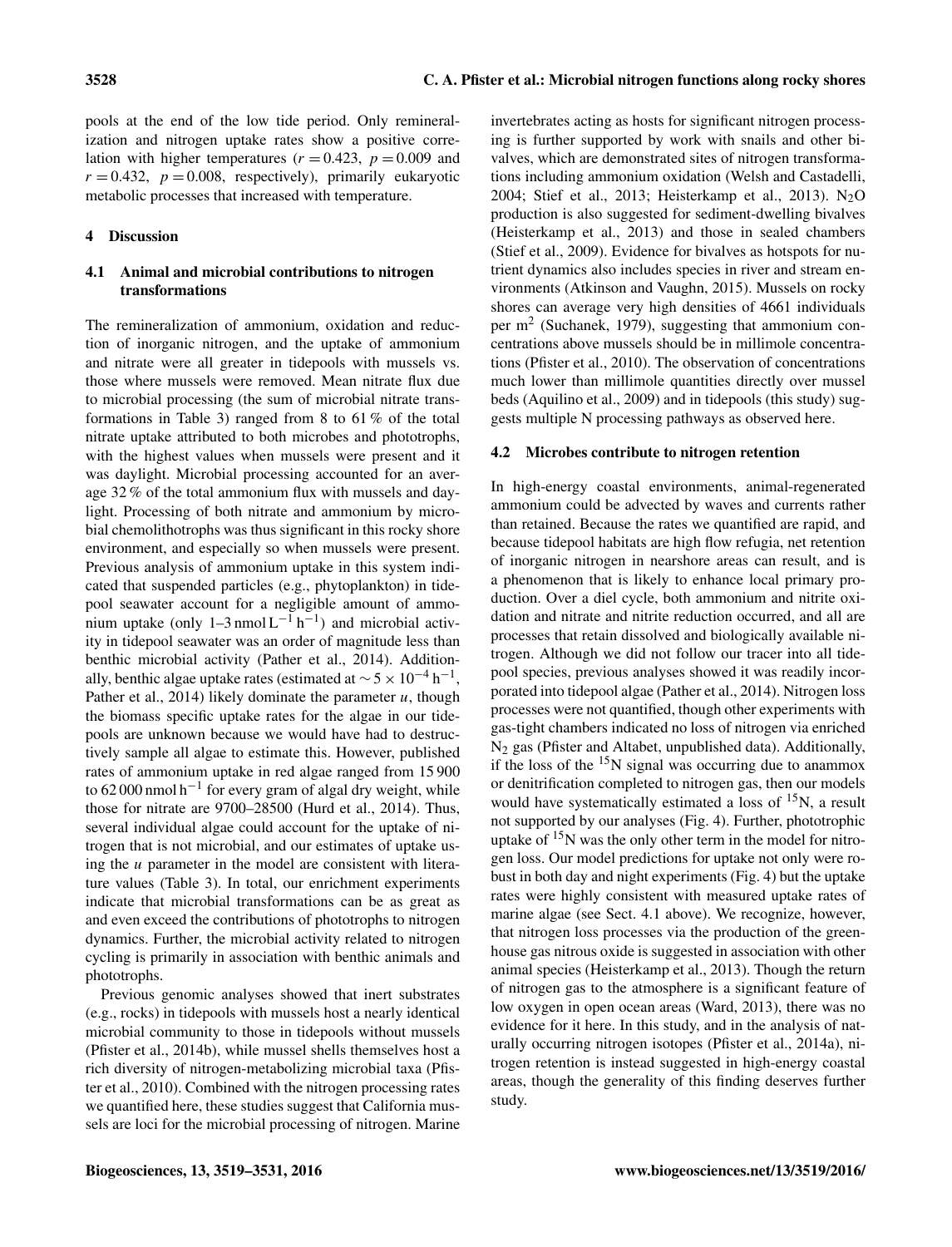# Both nitrate and nitrite reduction rates were significant and are evidence for incomplete denitrification or DNRA processes thought to be occurring only at low oxygen. Even during daytime periods of high oxygen, nitrate and nitrite reduction were observed, suggesting that tidepools provide microsites where these microbial reducing processes can take place. The oxidation of ammonium and nitrite, though not positively related to final oxygen level, was greatest during the day and with mussels. Even at night when oxygen could be very low, there was sufficient ambient oxygen to permit nitrification. Thus, even though remineralization decreased at night and oxygen levels dropped, presumably associated with decreased mussel metabolism, ammonium oxidation remained at an average of 160.6 nmol  $L^{-1}$  h<sup>-1</sup> in the presence of mussels.

Although competition for ammonium between nitrifiers and phototrophs is poorly understood, the preference for ammonium uptake may make it a contested resource. Sediment microalgae have been shown to be competitively superior to ammonium oxidizing bacteria, likely due to higher specific uptake rates and faster growth (Risgaard-Petersen et al., 2004). Here, we found little evidence for competitive interactions for either ammonium or nitrate between photosynthetic processes and microbial chemolithotrophs. Microbial transformations in the dark did not increase, suggesting that microbial nitrogen metabolism is driven more by the stimulation of animal excretion that occurs in these tidepools during the day, perhaps because of increased tidepool temperature (Bayne and Scullard, 1977). We also show no evidence of UV inhibition of nitrification (e.g., Horrigan and Springer, 1990; Guerrero and Jones, 1995). We note also that tidepool ammonium levels rarely were lower than several µM, and thus ammonium should not have been depleted and limiting unless there were depleted microsites. Further studies of low ammonium, including areas where animal regeneration is reduced and ammonium may be contested, are warranted to understand how phototrophs and chemolithotrophs interact.

## 4.3 The differential equation model captures rapid and simultaneous processes

We developed the ODE model to simultaneously estimate multiple microbial transformation rates which provide a more realistic descriptor of microbial activity in nature. Our model's focus on the rates of simultaneous nitrogen transformations assures that it is general and applicable to any system. A key result here is that rate estimates from the differential equation model were often much greater than those from the source–product model (Lipschultz, 2008; and Glibert et al., 1982). We suggest two reasons that our ODE estimated greater rates. First, the rapidity of microbial transformations combined with the diversity of microsites in nature means that tracer enrichment can readily cycle through multiple products. Thus,  $15N$  in ammonium may be oxidized not only to nitrite but also to nitrate and then potentially reduced (Fig. 1). Our model allows this cycling, whereas a source–sink model assumes a single source and product are involved in the estimation of  $15N$  dynamics. The second reason our ODE model estimates greater rates than a source– sink is that ammonium remineralization by macrobiota in nature can rapidly dilute the <sup>15</sup>NH<sub>4</sub><sup>+</sup> signal. A diluted <sup>15</sup>NH<sub>4</sub><sup>+</sup> signal leads to underestimation of nitrogen dynamics with source–sink models, a concern noted by its authors when source–product models were derived. Here, and in Pather et al. (2014), we note that the effects of ammonium dilution were most pronounced with mussels during the day, where all microbial rates were underestimated with a source–product model. Our ODE model, in contrast, accounts for the propagation of tracer dilution by ammonium remineralization to all DIN pools, likely resulting in greater estimates for multiple nitrogen metabolisms. Indeed, our estimates of nitrification are several orders of magnitude greater than those estimated in other coastal locales with source–product models (Beman et al., 2011), allowing us to conclude that macrobiota greatly enhance rates of nitrogen transformations. We further note that the rates we quantified are characterized by high variability among tidepools, a result likely due to both measurement error for  $15N$  enriched field samples, but also from natural variability in space and time for processes sensitive to species composition and environmental factors.

### 5 Conclusions

Tidepools demonstrated a range of prokaryotic and eukaryotic nitrogen metabolisms that varied with animal presence and the time of day, echoing other recent studies that demonstrated that marine animals serve as sites for a diversity of nitrogen metabolisms (Fiore et al., 2010; Heisterkamp et al., 2013). The ubiquity in the coastal environment of the flora and fauna found in tidepools suggests that microbial nitrogen transformations are not unique to tidepools but a general feature associated with macrobiota. The relatively high variability in the estimates of all microbial nitrogen transformations we documented is paralleled by variability in the environmental variables (e.g., oxygen, pH, temperature, species composition) that may also foster a rich mosaic of tidepool microsites for microbial biogeochemical processing and nitrogen regeneration and retention. Scaling up to the entire rocky shore ecosystem suggests a large potential role for animals in ameliorating fluctuations in upwelling and nutrient delivery. Meanwhile, ongoing animal harvest in ocean systems has greatly impacted nitrogen cycling (e.g., Maranger et al., 2008), making it imperative to understand the links between nitrogen in coastal systems and animal harvest.

# C. A. Pfister et al.: Microbial nitrogen functions along rocky shores 3529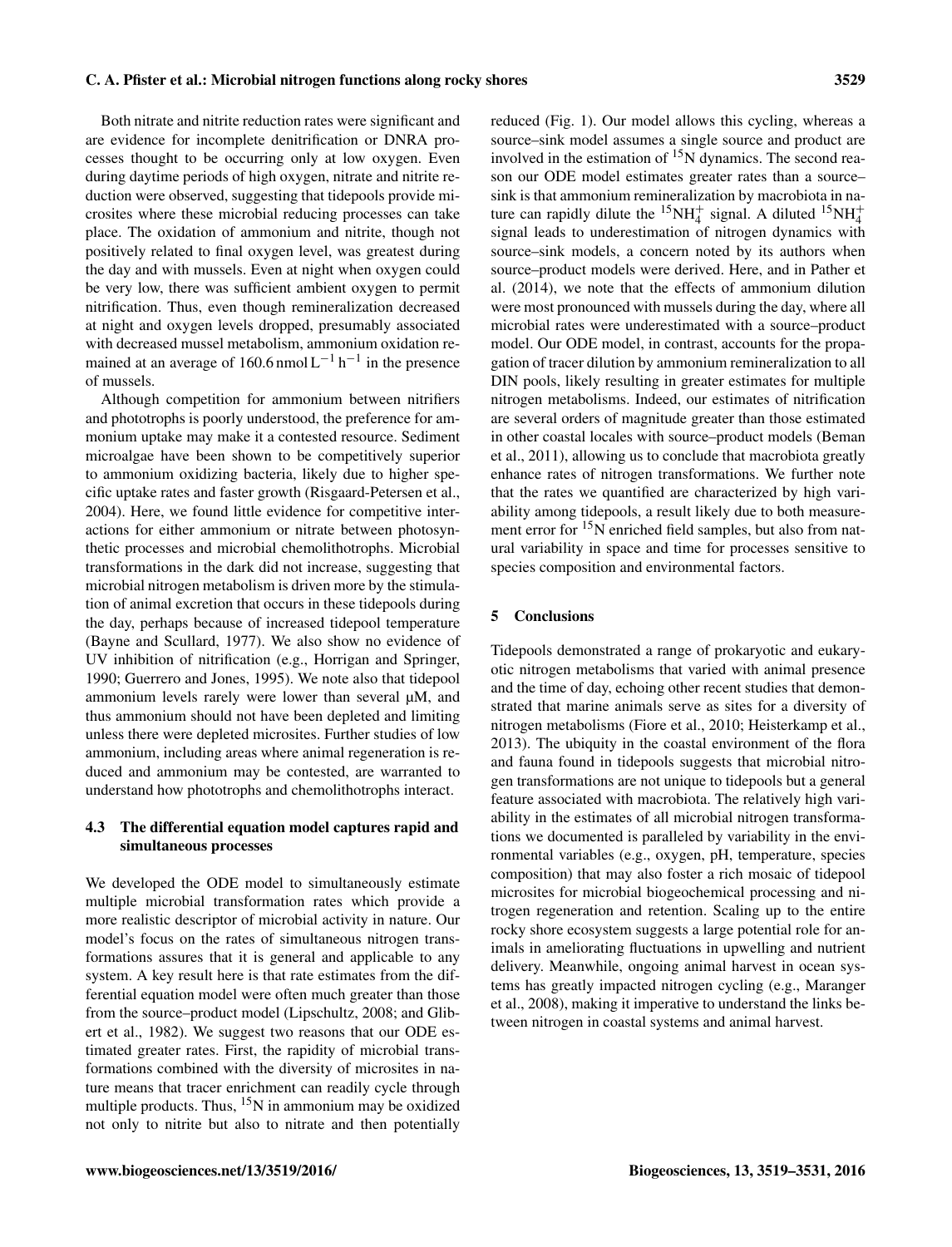# The Supplement related to this article is available online at [doi:10.5194/bg-13-3519-2016-supplement.](http://dx.doi.org/10.5194/bg-13-3519-2016-supplement)

*Author contributions.* Catherine A. Pfister, Mark A. Altabet and Santhiska Pather designed the experiments and Catherine A. Pfister, Mark A. Altabet and Santhiska Pather carried them out and did laboratory analyses. Catherine A. Pfister, Greg Dwyer and Mark A. Altabet developed the model. Catherine A. Pfister prepared the manuscript with contributions from all co-authors.

*Acknowledgements.* We thank E. Altabet, S. Betcher, B. Colson, M. Kanichy, O. Moulton, P. Zaykowski for making the field experiment a success, including R. Belanger's lab efforts. K. Krogsland provided nutrient analyses and J. Larkum laboratory isotope expertise. We thank the Makah Nation for access. Funding was provided by NSF-OCE 09-28232 (CAP), NSF-OCE 09-28152 (MAA), and a Fulbright Foreign Student Award (SP).

Edited by: J. Middelburg

## References

- Allgeier, J. E., Layman, C. A., Mumby, P. J., and Rosemond, A. D.: Consistent nutrient storage and supply mediated by diverse fish communities in coral reef ecosystems, Glob. Change Biol., 20, 2459–2472, doi[:10.1111/gcb.12566,](http://dx.doi.org/10.1111/gcb.12566) 2014.
- Aquilino, K. M., Bracken, M. E. S., Faubel, M. N. and Stachowicz, J. J.: Local-scale nutrient regeneration facilitates seaweed growth on wave-exposed rocky shores in an upwelling system, Limnol. Oceanogr., 54, 309–317, doi[:10.4319/lo.2009.54.1.0309,](http://dx.doi.org/10.4319/lo.2009.54.1.0309) 2009.
- Atkinson, C. L. and Vaughn, C. C.: Biogeochemical hotspots: temporal and spatial scaling of the impact of freshwater mussels on ecosystem function, Freshwater Biol., 60, 563–574, doi[:10.1111/fwb.12498,](http://dx.doi.org/10.1111/fwb.12498) 2015.
- Bayne, B. L. and Scullard, C.: Rates of nitrogen excretion by species of *Mytilus* (Bivalvia: Mollusca), J. Mar. Biol. Assoc. UK, 57, 355–369, doi[:10.1017/S0025315400021809,](http://dx.doi.org/10.1017/S0025315400021809) 1977.
- Beman, J. M., Chow, C.-E., King, A., Feng, Y., Fuhrman, J. A., Andersson, A., Bates, N. R., Popp, B. N., and Hutchins, D. A.: Global declines in ocean nitrification rates as a consequence of ocean acidification, P. Natl. Acad. Sci. USA, 108, 208–213, 2011.
- Bracken, M. E. S.: Invertebrate-mediated nutrient loading increases growth of an intertidal macroalga, J. Phycol., 40, 1032–1041, doi[:10.1111/j.1529-8817.2004.03106.x,](http://dx.doi.org/10.1111/j.1529-8817.2004.03106.x) 2004.
- Casciotti, K. L.: Inverse kinetic isotope fractionation during bacterial nitrite oxidation, Geochim. Cosmochim. Ac., 73, 2061–2076, doi[:10.1016/j.gca.2008.12.022,](http://dx.doi.org/10.1016/j.gca.2008.12.022) 2009.
- Dortch, Q.: The interaction between ammonium and nitrate uptake in phytoplankton, Mar. Ecol.-Prog. Ser., 61, 183–201, 1990.
- Dugdale, R. and Goering, J.: Uptake of new and regenerated forms of nitrogen in primary productivity, Limnol. Oceanogr., 12, 196– 206, 1967.
- Fiore, C. L., Jarett, J. K., Olson, N. D., and Lesser, M. P.: Nitrogen fixation and nitrogen transformations in marine symbioses, Trends Microbiol., 18, 455–463, doi[:10.1016/j.tim.2010.07.001,](http://dx.doi.org/10.1016/j.tim.2010.07.001) 2010.
- Fowler, D., Coyle, M., Skiba, U., Sutton, M. A., Cape, J. N., Reis, S., Sheppard, L. J., Jenkins, A., Grizzetti, B., Galloway, J. N., Vitousek, P., Leach, A., Bouwman, A. F., Butterbach-Bahl, K., Dentener, F., Stevenson, D., Amann, M., and Voss, M.: The global nitrogen cycle in the twenty-first century, Philos. T. Roy. Soc. B, 368, 20130164, doi[:10.1098/rstb.2013.0164,](http://dx.doi.org/10.1098/rstb.2013.0164) 2013.
- Galloway, J. N., Townsend, A. R., Erisman, J. W., Bekunda, M., Cai, Z., Freney, J. R., Martinelli, L. A., Seitzinger, S. P., and Sutton, M. A.: Transformation of the nitrogen cycle: recent trends, questions, and potential solutions, Science, 320, 889–892, doi[:10.1126/science.1136674,](http://dx.doi.org/10.1126/science.1136674) 2008.
- Glibert, P. M., Lipschultz, F., McCarthy, James J., and Altabet, M. A.: Isotope dilution models of uptake and remineralization of ammonium by marine plankton, Limnol. Oceanogr., 27, 639– 650, 1982.
- Granger, J., Sigman, D. M., Lehmann, M. F., and Tortell, P. D.: Nitrogen and oxygen isotope fractionation during dissimilatory nitrate reduction by denitrifying bacteria, Limnol. Oceanogr., 53, 2533–2545, doi[:10.4319/lo.2008.53.6.2533,](http://dx.doi.org/10.4319/lo.2008.53.6.2533) 2008.
- Granger, J., Sigman, D. M., Rohde, M. M., Maldonado, M. T., and Tortell, P. D.: N and O isotope effects during nitrate assimilation by unicellular prokaryotic and eukaryotic plankton cultures, Geochim. Cosmochim. Ac., 74, 1030–1040, doi[:10.1016/j.gca.2009.10.044,](http://dx.doi.org/10.1016/j.gca.2009.10.044) 2010.
- Guerrero, M. A. and Jones, R. D.: Photoinhibition of marine nitrifying bacteria: wavelength-dependent response., Mar. Ecol. Prog. Ser., 141, 183–192, 1995.
- Heisterkamp, I. M., Schramm, A., Larsen, L. H., Svenningsen, N. B., Lavik, G., de Beer, D., and Stief, P.: Shell biofilmassociated nitrous oxide production in marine molluscs: processes, precursors and relative importance: Nitrous oxide production in shell biofilms, Environ. Microbiol., 15, 1943–1955, doi[:10.1111/j.1462-2920.2012.02823.x,](http://dx.doi.org/10.1111/j.1462-2920.2012.02823.x) 2013.
- Horrigan, S. G. and Springer, A. L.: Oceanic and estuarine ammonium oxidation: Effects of light, Limnol. Oceanogr., 35, 479– 482, doi[:10.4319/lo.1990.35.2.0479,](http://dx.doi.org/10.4319/lo.1990.35.2.0479) 1990.
- Hurd, C. L., Harrison, P. J., Bischof, K., and Lobban, C. S.: Seaweed ecology and physiology, 2nd edition, Cambridge University Press, Cambridge, New York, USA, 2014.
- Kremer, B. P.: Metabolic implications of non-photosynthetic carbon fixation in brown macroalgae, Phycologia, 20, 242–250, doi[:10.2216/i0031-8884-20-3-242.1,](http://dx.doi.org/10.2216/i0031-8884-20-3-242.1) 1981.
- Lipschultz, F.: Isotope tracer methods for studies of the marine nitrogen cycle, in: Nitrogen in the Marine Environment (2nd edition), edited by: Capone, D. G., Bronk, D. A., Mulholland, M. R., and Carpenter, E. J., 1345–1384, Academic Press, San Diego, CA, USA, available at: [http://www.sciencedirect.com/science/](http://www.sciencedirect.com/science/article/pii/B9780123725226000311) [article/pii/B9780123725226000311,](http://www.sciencedirect.com/science/article/pii/B9780123725226000311) last access: 19 May 2014, 2008.
- Magalhães, C. M., Bordalo, A. A., and Wiebe, W. J.: Intertidal biofilms on rocky substratum can play a major role in estuarine carbon and nutrient dynamics, Mar. Ecol. Prog. Ser., 258, 275– 281, doi[:10.3354/meps258275,](http://dx.doi.org/10.3354/meps258275) 2003.